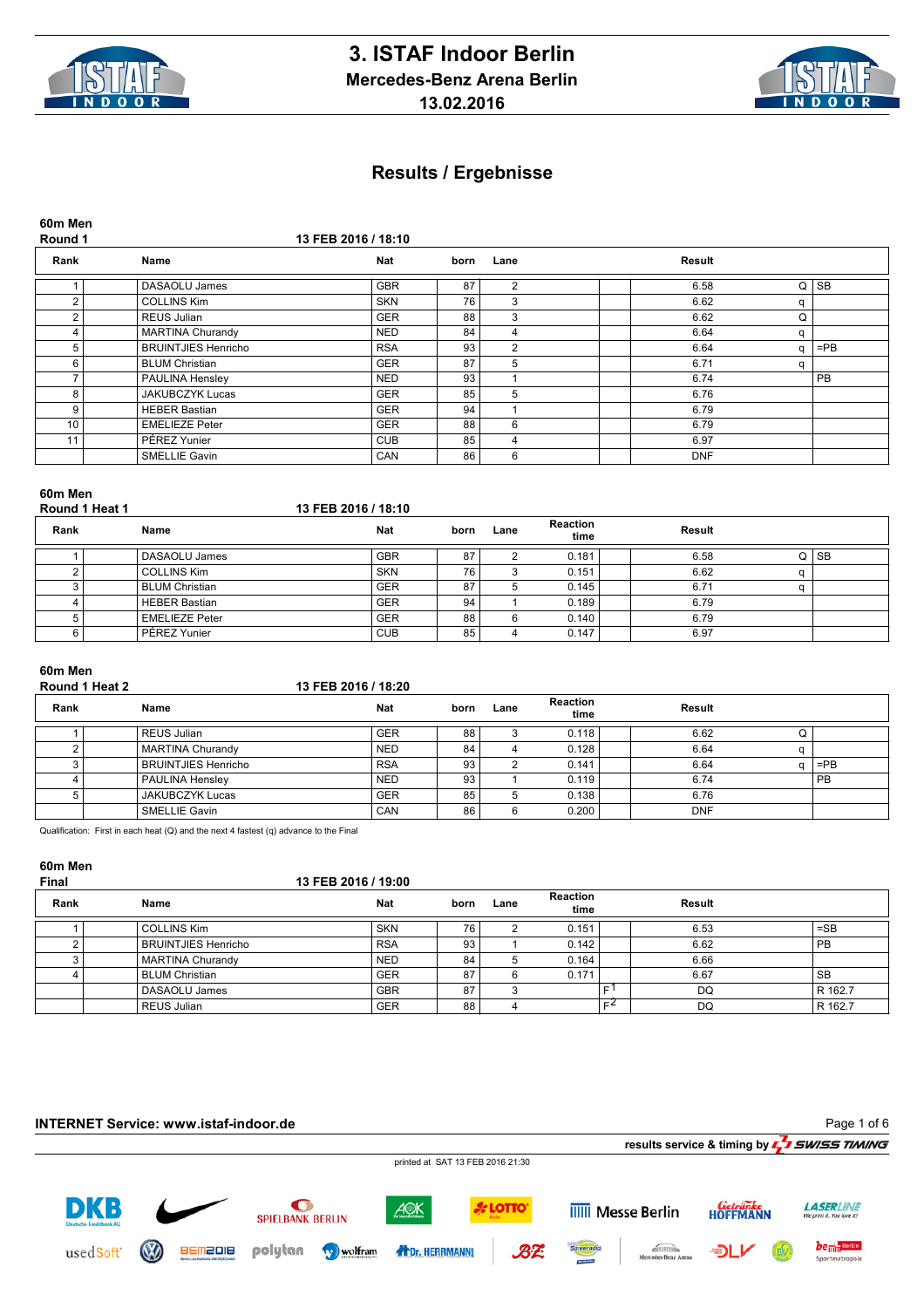



|                          | 60m Hurdles Men         |                     |      |                |        |   |        |
|--------------------------|-------------------------|---------------------|------|----------------|--------|---|--------|
| Round 1                  |                         | 13 FEB 2016 / 17:20 |      |                |        |   |        |
| Rank                     | Name                    | <b>Nat</b>          | born | Lane           | Result |   |        |
|                          | <b>BASCOU Dimitri</b>   | <b>FRA</b>          | 87   | 3              | 7.52   | Q | $=$ SB |
| $\overline{2}$           | <b>ORTEGA Orlando</b>   | <b>ESP</b>          | 91   | 3              | 7.61   | Q |        |
| 3                        | <b>DARIEN Garfield</b>  | <b>FRA</b>          | 87   | 4              | 7.63   | q |        |
| 4                        | <b>BALNUWEIT Erik</b>   | <b>GER</b>          | 88   | 5              | 7.69   | α |        |
| 4                        | <b>CLARKE Lawrence</b>  | <b>GBR</b>          | 90   | 6              | 7.69   | a | SB     |
| 6                        | <b>CONTRERAS Yidiel</b> | <b>ESP</b>          | 92   | 5              | 7.71   | a |        |
| $\overline{\phantom{a}}$ | O'FARRILL Yordan        | <b>CUB</b>          | 93   | 4              | 7.72   |   |        |
| 8                        | <b>OMOREGIE David</b>   | <b>GBR</b>          | 95   | $\overline{2}$ | 7.75   |   |        |
| 9                        | <b>CRADDOCK Kevin</b>   | <b>USA</b>          | 87   | $\overline{2}$ | 7.83   |   |        |
| 10                       | <b>JOHN Alexander</b>   | <b>GER</b>          | 86   |                | 7.91   |   |        |
| 11                       | <b>LICKTEIG Florian</b> | <b>GER</b>          | 96   | 6              | 8.00   |   |        |
| 12 <sub>1</sub>          | <b>BÜHLER Matthias</b>  | <b>GER</b>          | 86   |                | 8.01   |   |        |

|                | 60m Hurdles Men         |                     |      |        |                         |        |  |           |  |  |  |
|----------------|-------------------------|---------------------|------|--------|-------------------------|--------|--|-----------|--|--|--|
| Round 1 Heat 1 |                         | 13 FEB 2016 / 17:20 |      |        |                         |        |  |           |  |  |  |
| Rank<br>Name   |                         | <b>Nat</b>          | born | Lane   | <b>Reaction</b><br>time | Result |  |           |  |  |  |
|                | ORTEGA Orlando          | <b>ESP</b>          | 91   |        | 0.147                   | 7.61   |  |           |  |  |  |
|                | <b>CLARKE Lawrence</b>  | <b>GBR</b>          | 90   | 6      | 0.154                   | 7.69   |  | <b>SB</b> |  |  |  |
|                | <b>CONTRERAS Yidiel</b> | <b>ESP</b>          | 92   | 5      | 0.148                   | 7.71   |  |           |  |  |  |
|                | O'FARRILL Yordan        | <b>CUB</b>          | 93   | 4      | 0.153                   | 7.72   |  |           |  |  |  |
|                | <b>CRADDOCK Kevin</b>   | <b>USA</b>          | 87   | $\sim$ | 0.145                   | 7.83   |  |           |  |  |  |
|                | <b>JOHN Alexander</b>   | <b>GER</b>          | 86   |        | 0.221                   | 7.91   |  |           |  |  |  |

### **60m Hurdles Men**

| Round 1 Heat 2 | 13 FEB 2016 / 17:30 |
|----------------|---------------------|
|                |                     |

| Rank | Name                    | <b>Nat</b> | born | Lane | <b>Reaction</b><br>time | Result |     |        |
|------|-------------------------|------------|------|------|-------------------------|--------|-----|--------|
|      | <b>BASCOU Dimitri</b>   | <b>FRA</b> | 87   |      | 0.186                   | 7.52   | O I | $=$ SB |
|      | DARIEN Garfield         | <b>FRA</b> | 87   |      | 0.141                   | 7.63   |     |        |
|      | <b>BALNUWEIT Erik</b>   | <b>GER</b> | 88   |      | 0.151                   | 7.69   |     |        |
|      | <b>OMOREGIE David</b>   | <b>GBR</b> | 95   |      | 0.157                   | 7.75   |     |        |
|      | <b>LICKTEIG Florian</b> | <b>GER</b> | 96   |      | 0.218                   | 8.00   |     |        |
|      | BÜHLER Matthias         | <b>GER</b> | 86   |      | 0.160                   | 8.01   |     |        |

Qualification: First in each heat (Q) and the next 4 fastest (q) advance to the Final

# **60m Hurdles Men**

#### **Final 13 FEB 2016 / 18:40**

| Rank | Name                    | Nat        | born | Lane | <b>Reaction</b><br>time | Result |            |
|------|-------------------------|------------|------|------|-------------------------|--------|------------|
|      | l BASCOU Dimitri        | <b>FRA</b> | 87   |      | 0.154                   | 7.41   | WL, MR, NR |
|      | ORTEGA Orlando          | <b>ESP</b> | 91   |      | 0.138                   | 7.51   |            |
|      | <b>CLARKE Lawrence</b>  | <b>GBR</b> | 90   |      | 0.145                   | 7.65   | <b>SB</b>  |
|      | I BALNUWEIT Erik        | <b>GER</b> | 88   | 5    | 0.150                   | 7.66   | <b>SB</b>  |
|      | <b>CONTRERAS Yidiel</b> | <b>ESP</b> | 92   | 6    | 0.153                   | 7.70   |            |
|      | <b>OMOREGIE David</b>   | <b>GBR</b> | 95   |      | 0.142                   | 7.72   |            |

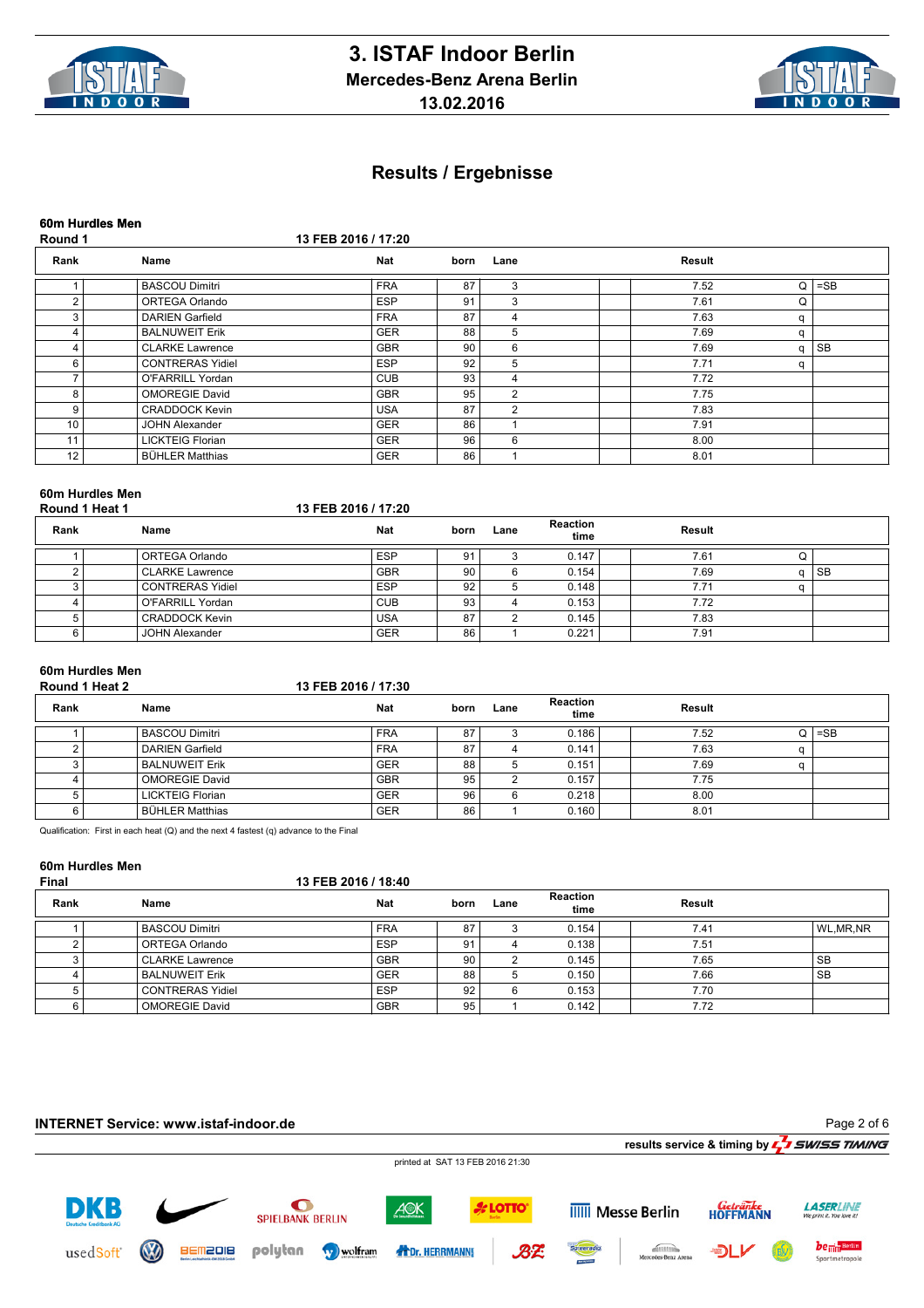



#### **Pole Vault Men**

**13 FEB 2016 / 17:15**

| Rank           | Name                     |            | <b>Nat</b>               |            | born Order     |                |            | Result     |            |           |
|----------------|--------------------------|------------|--------------------------|------------|----------------|----------------|------------|------------|------------|-----------|
| 1              | BRAZ DA SILVA Thiago     |            | <b>BRA</b>               | 93         | 3              |                |            | 5.93       |            | <b>AR</b> |
| $\overline{2}$ | <b>LAVILLENIE Renaud</b> |            | <b>FRA</b>               | 86         | 9              |                |            | 5.85       |            |           |
| 3              | HOLZDEPPE Raphael        |            | <b>GER</b>               | 89         | 8              |                |            | 5.77       |            |           |
| 4              | PAECH Carlo              |            | <b>GER</b>               | 92         | 6              |                |            | 5.60       |            |           |
| 5              | <b>LISEK Piotr</b>       |            | POL                      | 92         | 5              |                |            | 5.60       |            |           |
| 5              | SOBERA Robert            |            | <b>POL</b>               | 91         | 4              |                |            | 5.60       |            |           |
| $\overline{7}$ | <b>SCHERBARTH Tobias</b> |            | <b>GER</b>               | 85         | $\overline{2}$ |                |            | 5.45       |            |           |
| 8              | CLAVIER Jérôme           |            | <b>FRA</b>               | 83         | $\overline{7}$ |                |            | 5.45       |            |           |
|                | <b>MOHR Malte</b>        |            | <b>GER</b>               | 86         | 1              |                |            | NM         |            |           |
|                |                          | 5.30       | 5.45                     | 5.60       | 5.69           | 5.77           | 5.85       | 5.93       | 6.01       |           |
|                |                          |            |                          |            |                |                |            |            |            |           |
|                | <b>BRAZ DA SILVA T</b>   | $\sim$     | $\circ$                  | $\circ$    | XX             | $\mathsf{o}\,$ | $\circ$    | xo         | <b>XXX</b> |           |
| $\overline{2}$ | <b>LAVILLENIE R</b>      | $\sim$     | $\overline{\phantom{a}}$ | $\sim$     | XXO            |                | $\circ$    | <b>XXX</b> |            |           |
| 3              | <b>HOLZDEPPE R</b>       |            | $\overline{\phantom{a}}$ | $\sim$     | xo             | $\mathsf{o}\,$ | <b>XXX</b> |            |            |           |
|                | PAECH C                  | $\circ$    | XXO                      | XO         | <b>XXX</b>     |                |            |            |            |           |
| 5              | LISEK P                  |            | $\circ$                  | XXO        | $X-$           | XX             |            |            |            |           |
| 5              | SOBERA R                 |            | $\circ$                  | XXO        | Xr             |                |            |            |            |           |
|                | <b>SCHERBARTH T</b>      | $\circ$    | $\circ$                  | <b>XXX</b> |                |                |            |            |            |           |
| 8              | <b>CLAVIER J</b>         |            | XO                       | <b>XXX</b> |                |                |            |            |            |           |
|                | <b>MOHR M</b>            | <b>XXX</b> |                          |            |                |                |            |            |            |           |

#### **Discus Throw Men**

#### **13 FEB 2016 / 20:15**

| Rank                     | Name                     |                           | <b>Nat</b>     |    | born Order     |       |              | Result                    |           |
|--------------------------|--------------------------|---------------------------|----------------|----|----------------|-------|--------------|---------------------------|-----------|
|                          | <b>HARTING Robert</b>    |                           | <b>GER</b>     | 84 | ⇁              |       |              | 64.81                     |           |
| $\overline{2}$           | <b>HARTING Christoph</b> |                           | <b>GER</b>     | 90 | 4              |       |              | 64.34                     |           |
| 3                        | <b>MILANOV Philip</b>    |                           | <b>BEL</b>     | 91 | 6              |       |              | 64.16                     |           |
| 4                        | <b>DACRES Fedrick</b>    |                           | <b>JAM</b>     | 94 | 3              |       |              | 63.40                     | <b>SB</b> |
| 5                        | <b>WIERIG Martin</b>     |                           | <b>GER</b>     | 87 | 5              |       |              | 61.45                     |           |
| 6                        | <b>MORGAN Jason</b>      |                           | JAM            | 82 | $\overline{2}$ |       |              | 60.31                     |           |
| $\overline{\phantom{a}}$ | STÅHL Daniel             |                           | SWE            | 92 |                |       |              | 56.84                     |           |
|                          |                          |                           | $\overline{2}$ |    | 3              | 4     | 5            | 6                         |           |
|                          | <b>HARTING R</b>         | 60.92                     | 57.71          |    | x              | x     | 60.97        | 64.81                     |           |
|                          | <b>HARTING C</b>         | 64.34                     | x              |    |                | x     | 64.32        | $\boldsymbol{\mathsf{x}}$ |           |
|                          | <b>MILANOV P</b>         | $\boldsymbol{\mathsf{x}}$ | x              |    | 61.75          | x     | 62.22        | 64.16                     |           |
|                          | <b>DACRESF</b>           | 62.59                     | X              |    | 63.40          | 62.60 | $\mathsf{x}$ | $\boldsymbol{\mathsf{x}}$ |           |
|                          | <b>WIERIG M</b>          | 61.04                     | 61.39          |    | 61.37          | 61.45 | x            | x                         |           |
|                          | <b>MORGAN J</b>          | x                         | x              |    | x              | 60.31 | 57.50        | 59.40                     |           |
|                          | STÅHL D                  | x                         | х              |    | x              | x     | х            | 56.84                     |           |

#### **Race to Rio / Paralympics 60m**

|      | <b>INDUCT IN A FAIL AND INCOMED</b> | 13 FEB 2016 / 16:38 |      |      |                         |        |  |
|------|-------------------------------------|---------------------|------|------|-------------------------|--------|--|
| Rank | Name                                | <b>Nat</b>          | born | Lane | <b>Reaction</b><br>time | Result |  |
|      | HANDLER Philipp                     | SU                  | 91   |      | 0.168                   | 7.29   |  |
|      | <b>ULBRICHT Thomas</b>              | <b>GER</b>          | 87   | ົ    | 0.178                   | 7.30   |  |
|      | POPOW Heinrich                      | <b>GER</b>          | 83   |      | 0.182                   | 8.30   |  |
|      | <b>LACIN Ali</b>                    | <b>GER</b>          | 88   | 5    | 0.146                   | 9.26   |  |

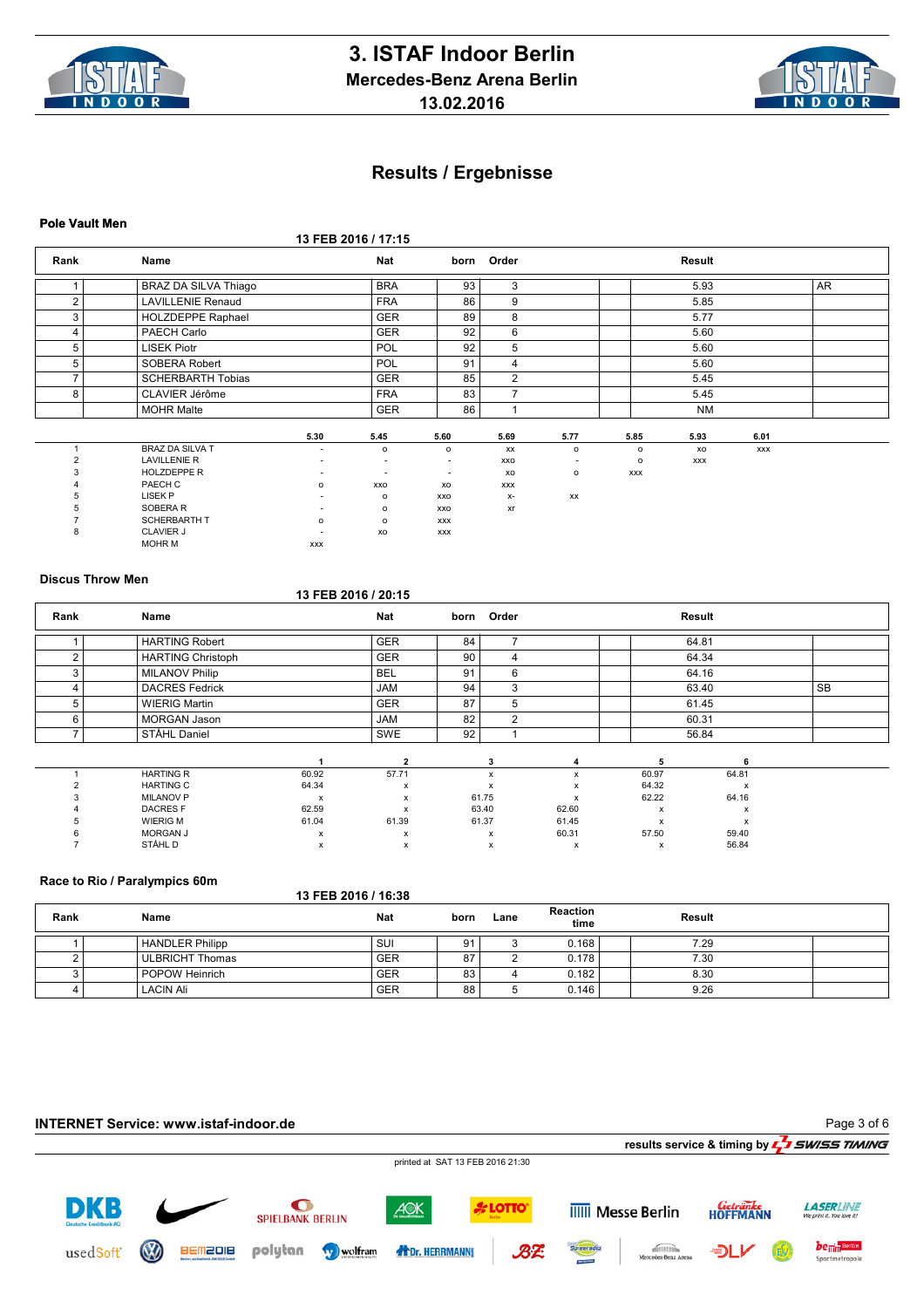



#### **50m Mascot Race**

### **13 FEB 2016 / 16:28**

| Rank | Name                             | <b>Nat</b> | born | Lane | Result |  |
|------|----------------------------------|------------|------|------|--------|--|
|      | RITTER KEULE 1. FC Union Berlin  | <b>GER</b> |      |      | 38.30  |  |
|      | BULLY Eisbären Berlin            | <b>GER</b> |      |      | 38.60  |  |
|      | ALBATROS Alba Berlin             | <b>GER</b> | 9.   |      | 38.80  |  |
|      | FUCHSI Füchse Berlin             | <b>GER</b> |      |      | 39.00  |  |
|      | HERTHINHO Hertha BSC             | <b>GER</b> |      |      | 39.00  |  |
|      | <b>FRIDOLIN FLINK SCC Events</b> | <b>GER</b> |      |      | 39.60  |  |

#### **20x50m Schools Cup**

#### **13 FEB 2016 / 16:20**

| Rank | Name                         | <b>Nat</b> | born | Lane | Result  |  |
|------|------------------------------|------------|------|------|---------|--|
|      | Mary-Poppins-Grundschule     | <b>GER</b> |      |      | 2:43.84 |  |
|      | Grüner Campus Malchow        | <b>GER</b> |      |      | 2:45.15 |  |
|      | Grundschule am Ritterfeld    | <b>GER</b> |      |      | 2:48.53 |  |
|      | Clemens-Brentano-Grundschule | <b>GER</b> |      |      | 2:50.14 |  |
|      | Grundschule im Gutspark      | <b>GER</b> |      |      | 2:54.04 |  |
|      | Feldmark-Schule              | <b>GER</b> |      |      | 2:54.08 |  |

#### **50m Schools Cup Boys**

| 2006 |  |
|------|--|
|------|--|

#### **2006 13 FEB 2016 / 16:04**

| Rank | Name                | Nat        | born | Lane |  | Result |  |
|------|---------------------|------------|------|------|--|--------|--|
|      | SACHSE Marek        | <b>GER</b> | 06   |      |  | 7.87   |  |
|      | SCHULTE Henry       | <b>GER</b> | 06   |      |  | 8.11   |  |
|      | BEILFUSS Ben        | <b>GER</b> | 06   |      |  | 8.20   |  |
|      | HANSMANN Philipp    | <b>GER</b> | 06   |      |  | 8.20   |  |
|      | <b>DLUGOSCH Max</b> | <b>GER</b> | 06   | ี    |  | 8.23   |  |
|      | <b>BECK Miguel</b>  | <b>GER</b> | 06   |      |  | 8.32   |  |

## **50m Schools Cup Boys**

| 2005 |                      | 13 FEB 2016 / 16:12 |                 |      |  |        |  |  |  |  |
|------|----------------------|---------------------|-----------------|------|--|--------|--|--|--|--|
| Rank | Name                 | <b>Nat</b>          | born            | Lane |  | Result |  |  |  |  |
|      | KOUAME Justice       | <b>GER</b>          | 05              |      |  | 7.43   |  |  |  |  |
|      | <b>ENATOH Chris</b>  | <b>GER</b>          | 05 <sub>1</sub> |      |  | 7.51   |  |  |  |  |
|      | <b>PAULY Florian</b> | <b>GER</b>          | 05              |      |  | 7.74   |  |  |  |  |
|      | RENNERT Justin       | <b>GER</b>          | 05              | 6    |  | 7.77   |  |  |  |  |
|      | SUPLITT Theo         | <b>GER</b>          | 05 <sub>1</sub> | ົ    |  | 7.82   |  |  |  |  |
|      | SCHMIDT Tobias       | <b>GER</b>          | 05              | ົ    |  | 7.83   |  |  |  |  |

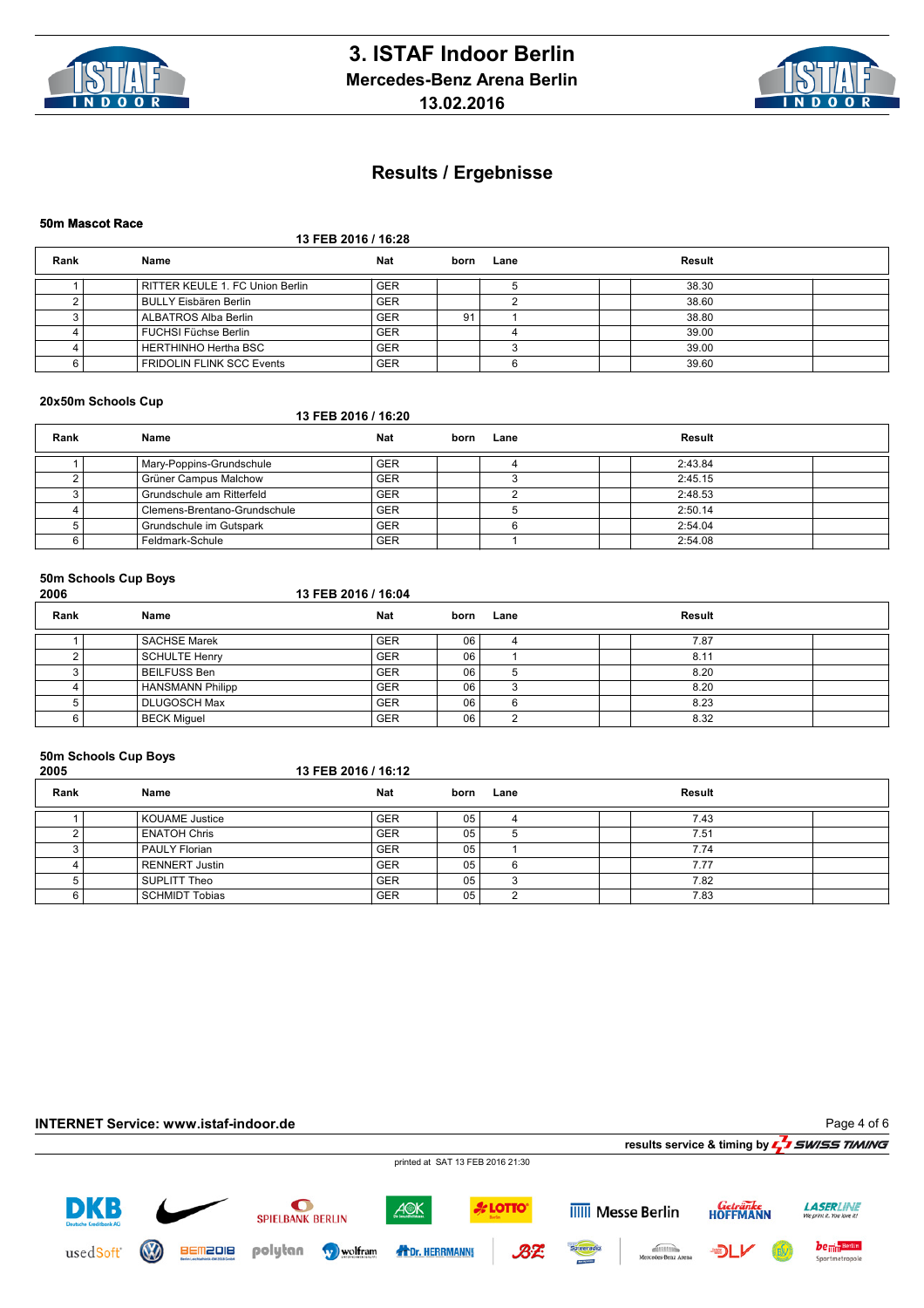



**60m Women**

### **Round 1 13 FEB 2016 / 17:50**

| Rank | Name                     | <b>Nat</b> | born | Lane | Result |   |           |
|------|--------------------------|------------|------|------|--------|---|-----------|
|      | <b>SCHIPPERS Dafne</b>   | <b>NED</b> | 92   | 3    | 7.04   | Q | WL, MR    |
| ົ    | TA LOU Marie-Josee       | <b>CIV</b> | 88   | 3    | 7.11   | Q | <b>PB</b> |
| 3    | SAMUEL Jamile            | <b>NED</b> | 92   | 2    | 7.14   | α | <b>PB</b> |
| 4    | PHILIP Asha              | <b>GBR</b> | 90   | 5    | 7.18   |   | SB        |
| 5    | SANTOS Rosângela         | <b>BRA</b> | 90   | 5    | 7.20   | α |           |
| 6    | <b>HORN Carina</b>       | <b>RSA</b> | 89   | 4    | 7.23   | a |           |
|      | <b>HENRY Desiree</b>     | <b>GBR</b> | 95   | 2    | 7.28   |   | $=$ SB    |
| 8    | <b>TARMOH Jeneba</b>     | <b>USA</b> | 89   | 6    | 7.32   |   | <b>SB</b> |
| 9    | KAMBUNDJI Mujinga        | SUI        | 92   | 4    | 7.33   |   |           |
| 10.  | <b>BUTZEK Chantal</b>    | <b>GER</b> | 97   | 6    | 7.41   |   |           |
| 11   | <b>MAYER Lisa</b>        | <b>GER</b> | 96   |      | 7.43   |   |           |
| 12   | <b>KWAYIE Lisa Marie</b> | <b>GER</b> | 96   |      | 7.53   |   |           |

#### **60m Women Round 1 Heat 1**

|  |  |  | I3 FEB 2016 / 17:50 |
|--|--|--|---------------------|
|--|--|--|---------------------|

| Rank | Name                    | <b>Nat</b> | born | Lane | <b>Reaction</b><br>time | Result |              |
|------|-------------------------|------------|------|------|-------------------------|--------|--------------|
|      | SCHIPPERS Dafne         | <b>NED</b> | 92   |      | 0.139                   | 7.04   | $Q$   WL, MR |
|      | <b>SANTOS Rosângela</b> | <b>BRA</b> | 90   |      | 0.131                   | 7.20   |              |
|      | <b>HENRY Desiree</b>    | <b>GBR</b> | 95   |      | 0.165                   | 7.28   | $=$ SB       |
|      | KAMBUNDJI Mujinga       | SUI        | 92   |      | 0.149                   | 7.33   |              |
|      | <b>BUTZEK Chantal</b>   | <b>GER</b> | 97   |      | 0.167                   | 7.41   |              |
|      | KWAYIE Lisa Marie       | <b>GER</b> | 96   |      | 0.181                   | 7.53   |              |

### **60m Women**

| Round 1 Heat 2 | 13 FEB 2016 / 18:00 |
|----------------|---------------------|
|                |                     |

| Rank | Name                 | <b>Nat</b> | born | Lane | <b>Reaction</b><br>time | Result |          |           |
|------|----------------------|------------|------|------|-------------------------|--------|----------|-----------|
|      | TA LOU Marie-Josee   | <b>CIV</b> | 88   |      | 0.155                   | 7.11   | $\Omega$ | <b>PB</b> |
|      | <b>SAMUEL Jamile</b> | <b>NED</b> | 92   |      | 0.132                   | 7.14   | n.       | <b>PB</b> |
|      | l PHILIP Asha        | <b>GBR</b> | 90   |      | 0.139                   | 7.18   | n        | <b>SB</b> |
|      | <b>HORN Carina</b>   | <b>RSA</b> | 89   | 4    | 0.153                   | 7.23   |          |           |
|      | <b>TARMOH Jeneba</b> | <b>USA</b> | 89   | 6    | 0.135                   | 7.32   |          | <b>SB</b> |
|      | l MAYER Lisa         | <b>GER</b> | 96   |      | 0.188                   | 7.43   |          |           |

Qualification: First in each heat (Q) and the next 4 fastest (q) advance to the Final

## **60m Women**

#### **Final 13 FEB 2016 / 18:50**

| Rank | Name               | <b>Nat</b> | born | Lane | <b>Reaction</b><br>time | Result |           |
|------|--------------------|------------|------|------|-------------------------|--------|-----------|
|      | l SCHIPPERS Dafne  | <b>NED</b> | 92   |      | 0.136                   | 7.00   | WL.MR     |
|      | TA LOU Marie-Josee | <b>CIV</b> | 88   |      | 0.142                   | 7.06   | <b>PB</b> |
|      | PHILIP Asha        | <b>GBR</b> | 90   |      | 0.120                   | 7.16   | <b>SB</b> |
|      | SANTOS Rosângela   | <b>BRA</b> | 90   |      | 0.144                   | 7.17   | AR        |
|      | HORN Carina        | <b>RSA</b> | 89   | 6    | 0.121                   | 7.19   | <b>PB</b> |
|      | SAMUEL Jamile      | <b>NED</b> | 92   |      | 0.154                   | 7.20   | <b>SB</b> |